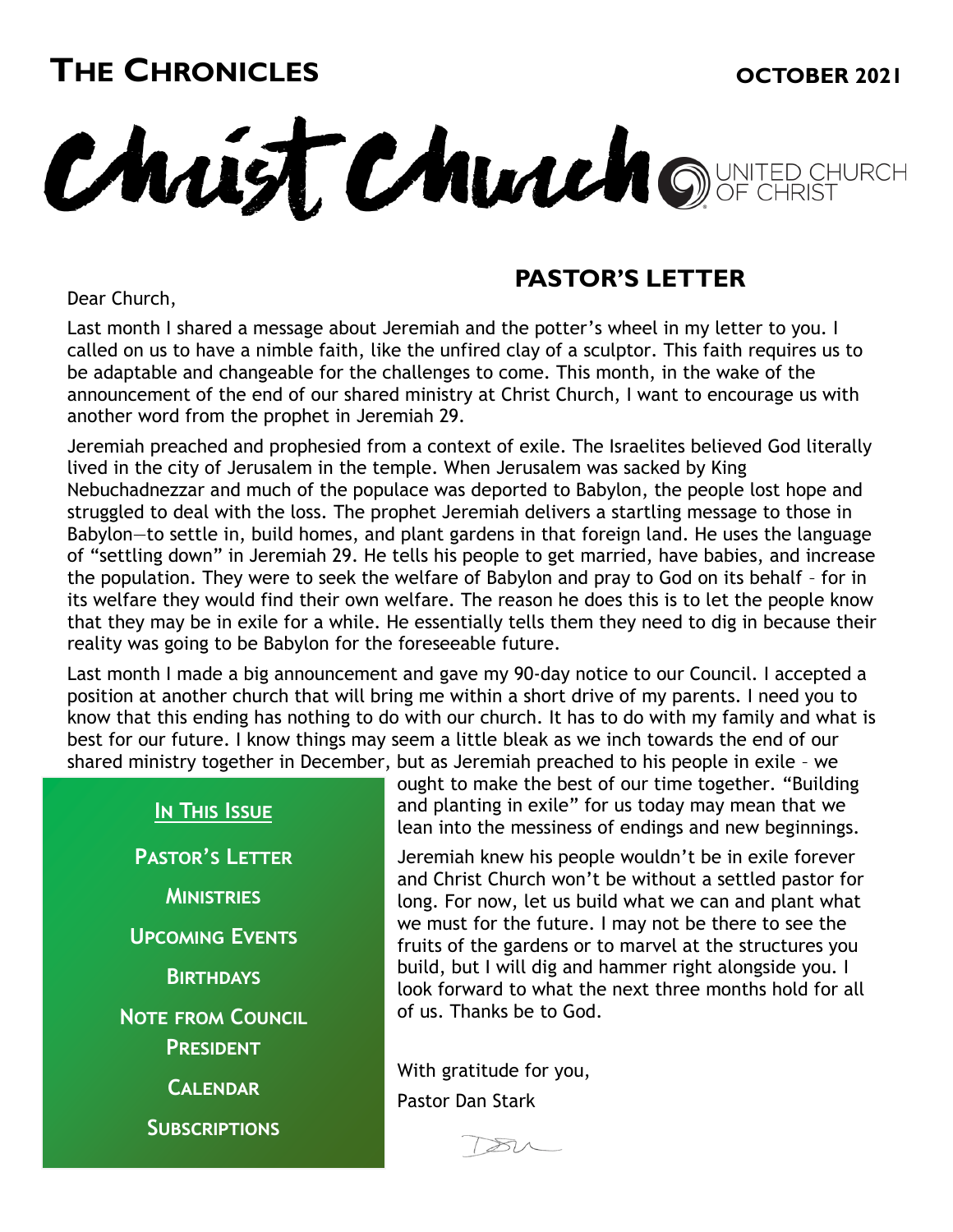

## CHRIST CHURCH BOOK CLUB

We are excited to resume our Christ Church Book Club. Our next meeting will be October 24th, 2021. We will meet at 11:00am in the Fellowship Hall to discuss *Cutting For Stone* by Abraham Verghese.

All Christ Church members, as well as family or friends, are welcome to join us. You can get this book at the library, book store, or online. We look forward to an interesting discussion and fellowship time. If you have any questions please contact us.

Thanks,

Debbie Hansen, Mary Ann Mowery

#### **SHARE AND CARE LIST**

The Social Concerns Committee sends mailings or delivers baskets several times a year to church members on the Share and Care List. These are members who have medical issues limiting their ability to attend church or are undergoing extended rehab. This allows them to feel connected to Christ Church and also know that we are praying for them. If you are aware of a church member who should be included on the list please let the Social

Concerns Committee know. We would appreciate information as to their status and how long they might remain on the list.

Thanks,

Debbie Hansen, Mary Ann Mowery, Sara Rogers, Randene Wick





We are starting up the crochet group again. We will be meeting the 2nd and 4th Saturdays of every month starting in September. Anyone who is interested in joining or learning how is more than welcomed to come on down. The time is from 10am until 12pm, with all the coffee you can drink. It doesn't matter what your age is, anyone can learn. I have taught all age groups from 10 through 90. If interested please see Ken Klockow.

Ken Klockow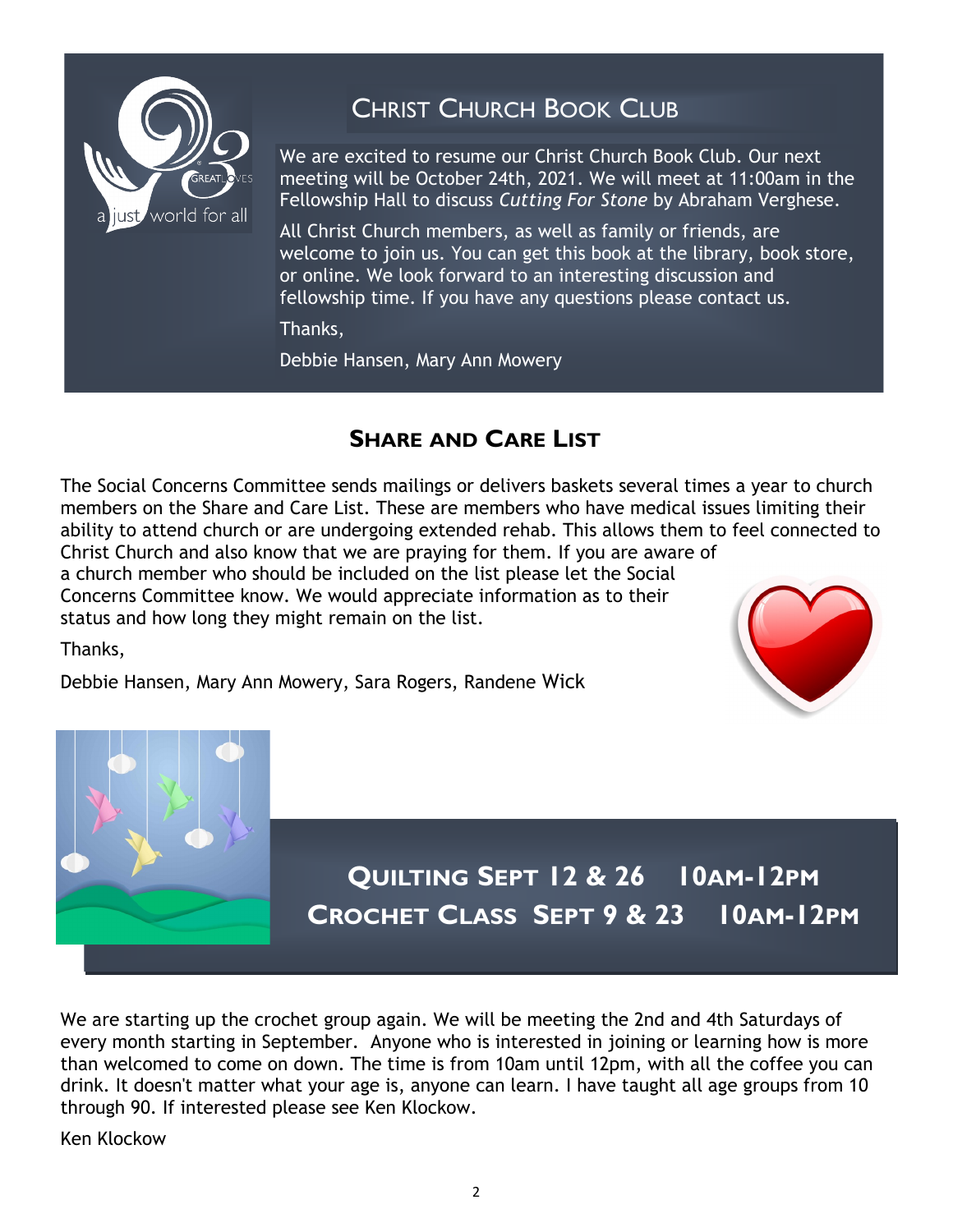## **OCTOBER LITURGISTS**

Oct 3 Andy Oren Oct 10 Doris Mayeshiba Oct 17 Randene Wick Oct 24 Jill Unglaub Oct 31 Andy Oren

## **ASSOCIATION MEETING**

Sunday, October 23rd 8:30am—2pm All Virtual[—Attend by Signing Up HERE](https://www.wcucc.org/associations/southeast-association/annual-meeting/)

Or Sign Up at https://www.wcucc.org/ associations/southeast-association/ annual-meeting/



#### **ONLINE GIVING IS STILL AVAILABLE**

It's as easy as clicking the donate button here!

Or, go to the church website and click on the donate button at [www.uccmke.org/donate.](https://www.uccmke.org/donate)  Feel free to contact [Pastor Dan](mailto:dan_stark@att.net) at [pastor@uccmke.org](mailto:pastor@uccmke.org) or Paula at [office@uccmke.org](mailto:office@uccmke.org) for assistance. Thank You!

#### **MEMBERSHIP UPDATE**

You may have received a phone call from a member of our church verifying your contact information. We thank you for your cooperation as we update the church's records and took a few moments to ask how you are doing. It was a great way for us to connect with each other since COVID has kept us apart. I hope you enjoyed hearing from a fellow member.

If you were not contacted, it might be because we don't have current information for you. Those that we were unable to reach via phone will receive either an e-mail or letter asking to verify your contact information. We kindly ask that you respond to the correspondence.

Thank you all for your help and a big "Thank You" to those who helped with phone calls. Those who helped are the names listed below along with Ken Klockow, Kathy Schroeder, and Jill Unglaub. What a team!! Ken gets a "Gold Star" for finishing his calls in record time!! Way to go Ken!! I know, I know, you had to get back to your crocheting!!

#### *The Membership Committee*

Julene Flanagan, Lynn Schmeling, Randene Wick, Joan Gaeth and Susan Pfeifer, Council Representative

P.S. Please keep Christ Church in mind if you move or change an e-mail or phone number. You may communicate the change via e-mail, mail, a written note in the offering plate or a phone call to the church office at 414-481-3530.

*If you are interested in joining our fun committee, please feel free to contact anyone of us. Submitted by Joan Gaeth*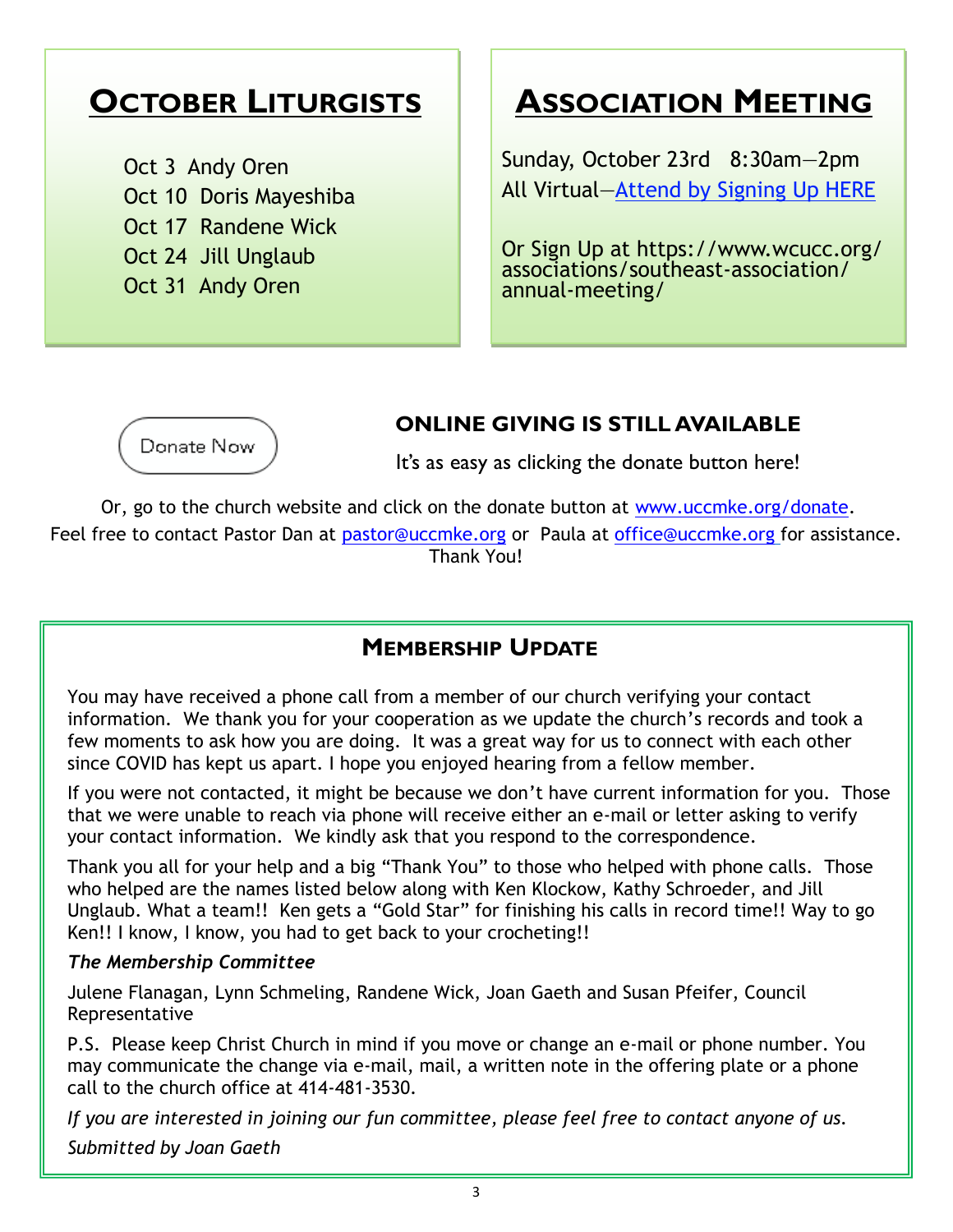## **BVCC DONATIONS**

Just a reminder that the BVCC is in need of food to help those in our community. While we are not currently doing our monthly food gathering at church there are other ways you can donate. The BVCC is open from 9:30am to 12:30pm so you can drop off any donations directly. You can also make a monetary donation to the BVCC. Please consider supporting those families who continue to struggle providing food for their families.

The Social Concerns Committee

#### **DIVINE INTERVENTION**

SHARE OUR SUPPERS

Please help fill up the Friday dates as building reps for DI-SOS. Only one week is covered through September and October at this time. It's a mere 1½ hour time commitment.

Set up approx. 4:45 pm

Tear down 6:00 pm

Finish 6:15 pm



I am always willing to train anyone wishing to participate in this ministry. You will be amazed at seeing 45 hot meals distributed in about 15 minutes each Friday evening! The pandemic is waning, but the effects still linger in the Bay View community. Contact me at jameswick73@gmail.com or 414-614-2612 ~Jim Wick

## **MUSIC CORNER**

The Handbell Choir has been playing for a few months now. Won't you consider joining us? Two rehearsals per month and one Sunday performance per month. It's easy!

**Rehearsals on Thursday, 10/21 and 10/28**

**Sunday service 10/31, warm up at 8:30 AM**

Our Choir and Praise Team are not starting up quite yet. We are still being cautious and conservative at this time. We pray we can sing together again in the near future. Keep your fingers crossed!

Keep on singin' in those pews!

Pam Kothrade/Music Director

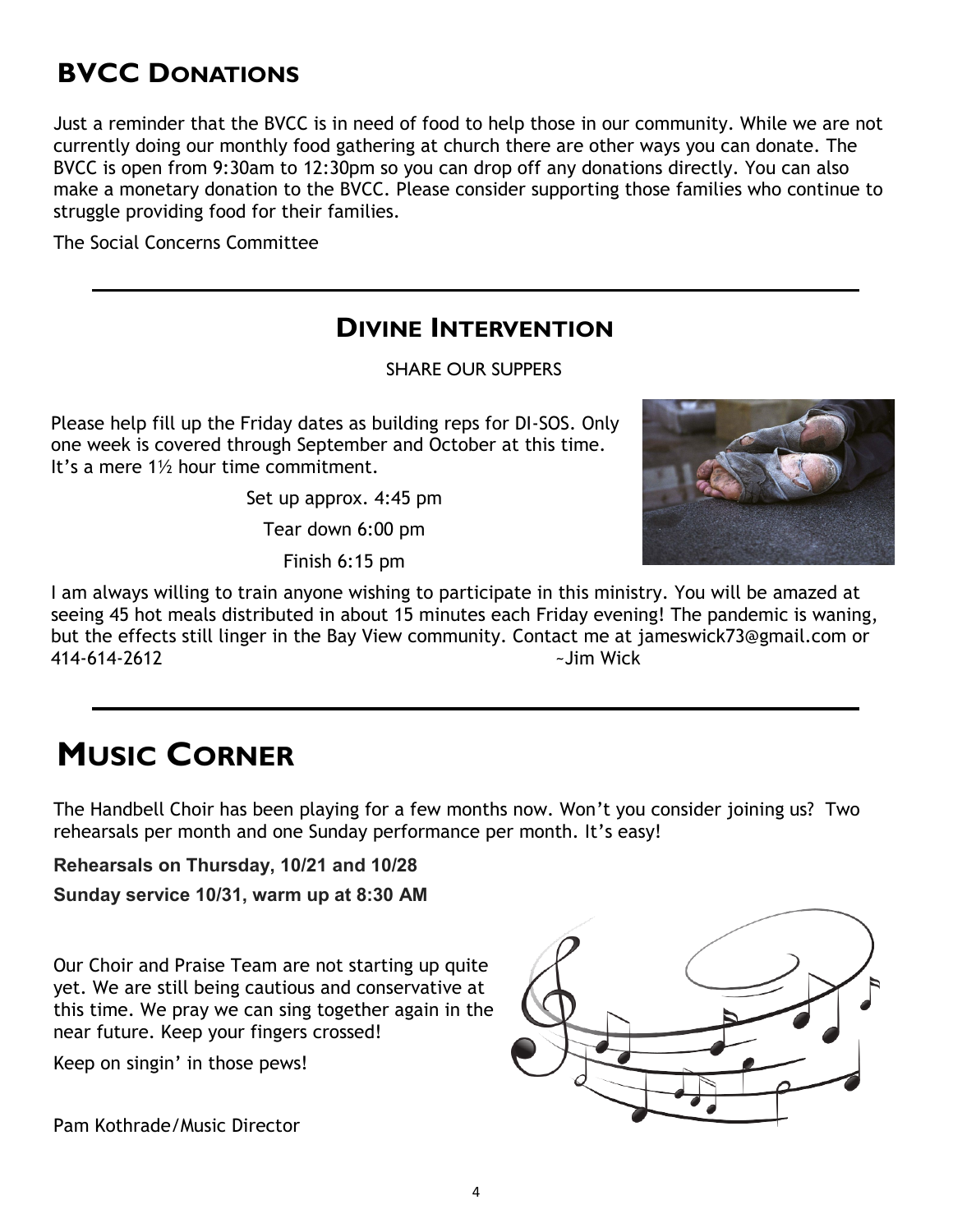#### **Note from the Council President**

We, as Christians, believe the Bible is the inspired word of God. Even if someone doesn't believe the Bible is God inspired they would have to admit it contains an honest portrayal of human emotions and characteristics. Since humanity hasn't changed since the Bible was written we can easily relate to, and gain reference from, the stories it contains. I find that in many instances I can see the (almost direct) connection between things I experience in my life and the lessons the Bible teaches.

As an example, I think of the book of Job. It's the story of God and Satan pondering God's creation (humanity) and how proud God is of Job. Satan says the only reason Job worships God is because Job has been so abundantly blessed. God replies that no matter what Job has, or doesn't have, he will always worship God. God gives Satan permission to test Job, but not take his life, so Job can prove God is right. Aren't we all Job? You'd better believe we are. We live in a country of plenty. We have more than we can possibly use in our lifetimes. We have unlimited personal freedoms, state of the art healthcare, excessive disposable income that generates discretionary purchasing like multiple TV sets, multiple cars, recreational vehicles, and an abundance of food that creates an average obesity rate of 30% of our population. How can we possibly read the story of Job and not see the mirror image of us in it?

The strength of our church comes from us, the people who God has blessed. Our strength and identity come from our Creator, not our minister, or building, or sports team, or president, or anyone or anything except our Creator. He has blessed us so we can be strong and share those blessings. He didn't bless us to bribe us. He didn't bless us to make us love Him. He blessed us so we can bless our siblings and tend to His creation. I have no idea what the future holds but I do know that God's will will be done, and you and I have a part in that. We are never asked to carry the full load. In fact, we are only asked to worship our Creator and love each other as we love ourselves. If we do those 2 things God promises to make everything right. Since we have been blessed like Job like us act like Job and never forget to praise and love our Creator.

As Christ Church enters another season of pastoral calling, we must be united in the spirit of praising and worshipping our Lord and united in brotherly love with each other to accomplish the task. If we are true to both callings we can't go wrong. We can never forget or lose track of the fact that all we have is God given. It is what we do with those gifts that either make us succeed or not. Christ's church will prevail against anything that is known or unknown at this time. It is our privilege as "Jobs" to be offered an opportunity to be a part of that. We have already been given the resources, all we need is to believe it and the will to follow through.

Please join with me, your church council, and church staff, in celebrating a fresh new chapter in our church's life in the form of the arrival of an interim minister. We, individuals gathered together in unity to praise God, I believe can make God every bit as proud of us as He is of Job.

Dean Kothrade

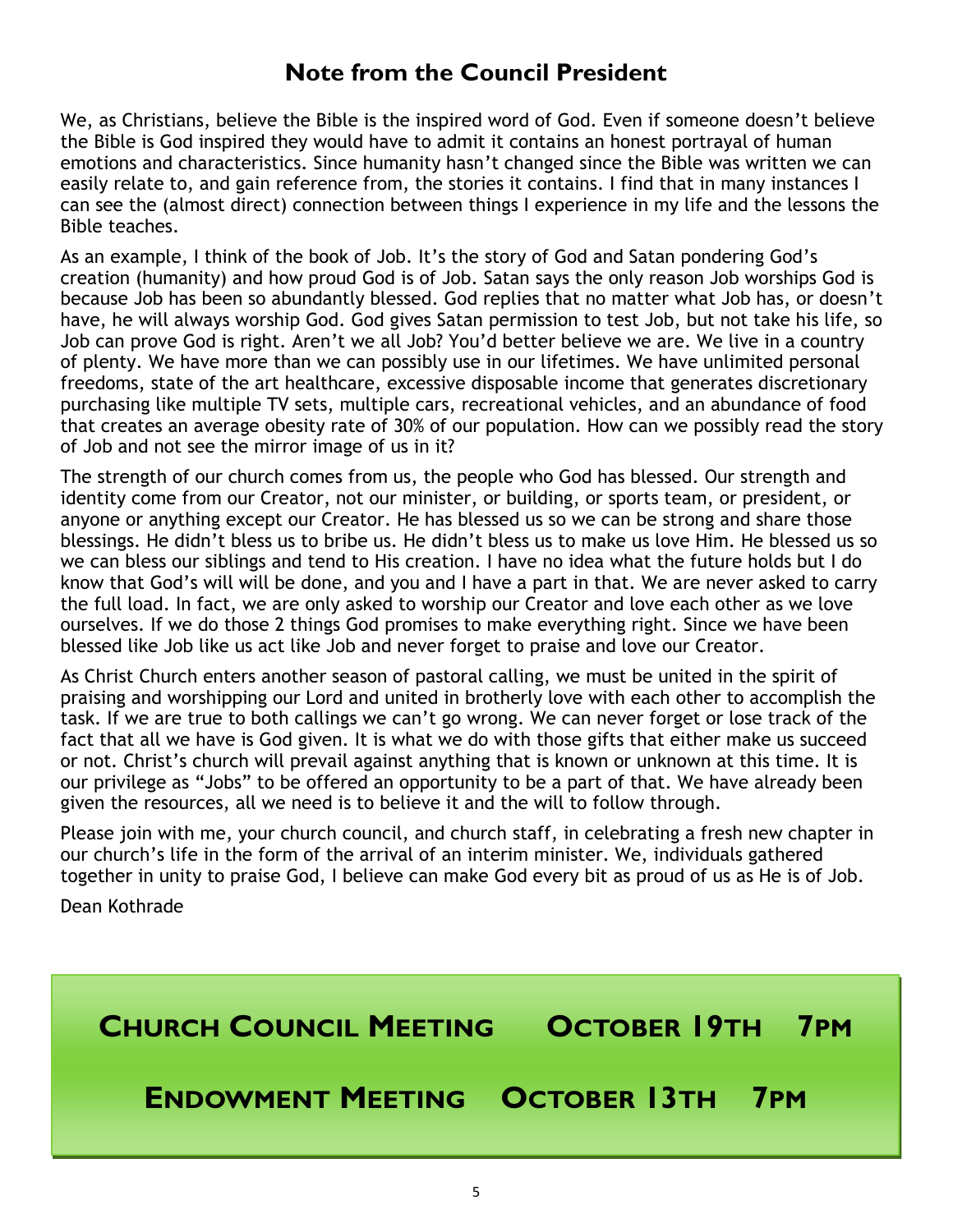#### **CONFIRMATION CLASSES**

WILL BEGIN MID-OCTOBER. WATCH FOR DETAILS IN THE COMING WEEKS.



#### **Another Note from the Council President**

Considering the recent events at Christ Church concerning our minister's departure and office staffing changes may make us all a little weary, I would ask everyone to be still and know that God is in still charge. Please remember that Christ Church is made up of members. not pastors. While our pastor is our called (chosen) spiritual leader, we are truly the only Christ Church ministers to the world. Our pastor feeds and inspires us but there is only 1 pastor, and his sphere of influence is limited. We, on the other hand, represent many different vocations, are employed by many employers, shop at many different stores, contribute to vastly different charities, belong to a myriad of organizations, have completely different neighbors, and, well, I think you understand. Our footprint on this earth, as a congregation and ministers of Christ, far outweighs any footprint our 1 pastor has or could ever have.

Our Office Administrator has simply been offered an opportunity to pursue a passion, in the guise of a great job opportunity, that allows her to use her many talents and personally flourish.

The church council is actively working with the United Church of Christ Wisconsin Conference to secure (call) an interim pastor and then we will call another full-time pastor. If anyone in the congregation would like to a part of this process, we encourage you to participate by joining the council or, at least, working with the church council through this call process. I firmly believe we are all here for a reason. Let's make the best of what we have been given.

Dean Kothrade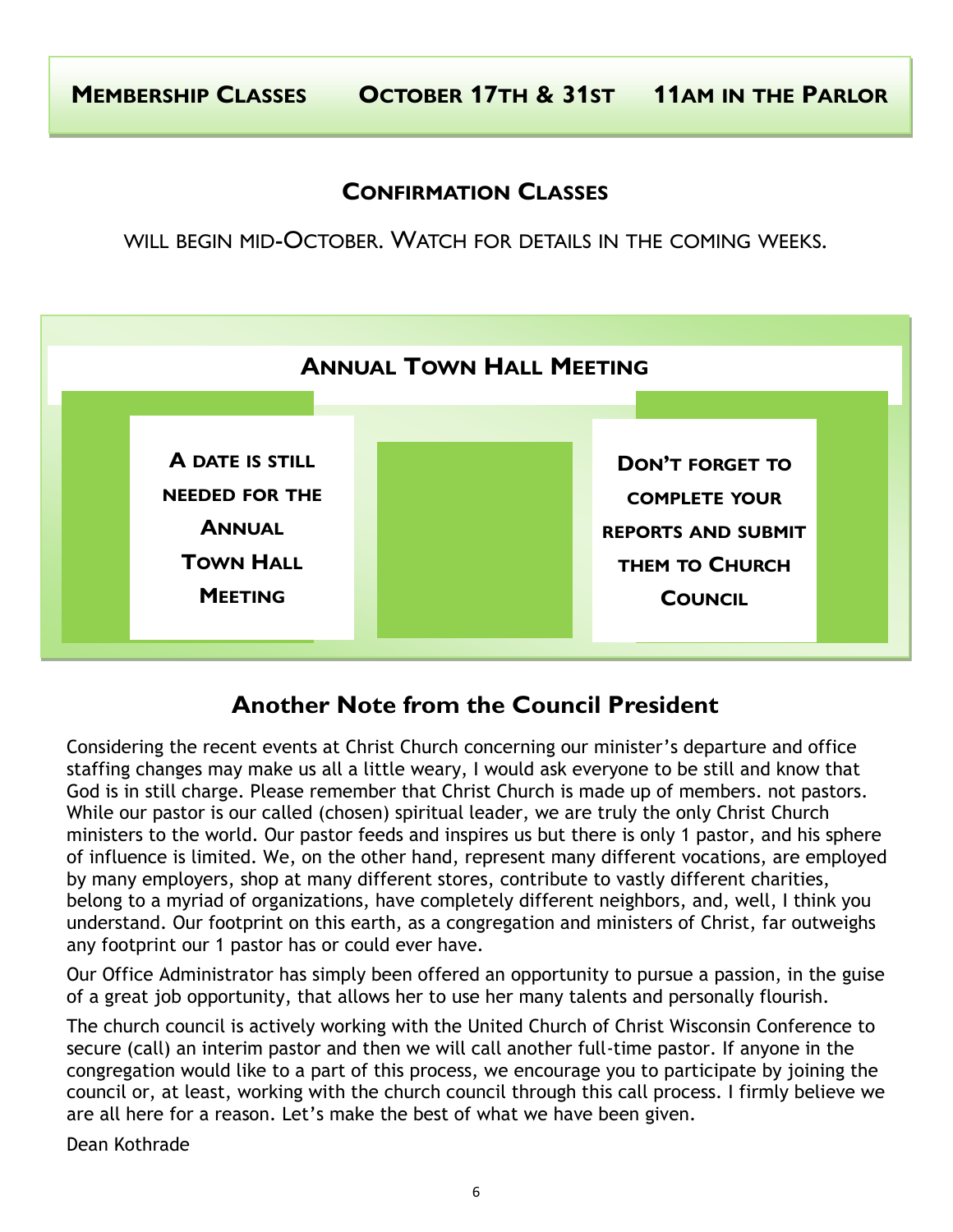# OCTOBER 2021

| <b>SUNDAY</b>                                                                                   | <b>MONDAY</b>                                      | <b>TUESDAY</b>                   | WEDNESDAY                                                                                                                                                                               | <b>THURSDAY</b>                                      | <b>FRIDAY</b>                                          | <b>SATURDAY</b>                                                      |
|-------------------------------------------------------------------------------------------------|----------------------------------------------------|----------------------------------|-----------------------------------------------------------------------------------------------------------------------------------------------------------------------------------------|------------------------------------------------------|--------------------------------------------------------|----------------------------------------------------------------------|
| 26<br>Gold Star Mothers Day                                                                     | 27<br>Family Day                                   | 28<br>National Good Neighbor Day | 29                                                                                                                                                                                      | 30                                                   | $\mathbf{1}$<br>4:45pm<br>DI - SOS Meal                | $\overline{2}$                                                       |
| $\vert$ 3<br>9:30am<br>World<br>Communion<br>Worship<br>10:30am<br>Coffee Hour                  | $\overline{\mathbf{4}}$<br>Child Health Day        | 5                                | 6<br>German-American Day                                                                                                                                                                | $\overline{7}$<br>5pm<br>Voice Lessons               | 8<br>4:45pm<br>DI - SOS Meal                           | ¦Q<br>Leif Erikson Day<br>10:00am<br><b>Crochet Class</b><br>Wedding |
| $\overline{10}$<br>9:30am<br>Worship<br>10:30am<br>Coffee Hour                                  | 11<br>Columbus Day<br>General Pulaski Memorial Day | 12<br>10:00am<br>Quilting        | 13<br>7pm<br>Endowment<br>Meeting                                                                                                                                                       | 14<br>5pm<br>Voice Lessons                           | 15<br>White Cane Safety Day<br>4:45pm<br>DI - SOS Meal | 16                                                                   |
| $179:30$ am<br>Worship w/<br>Communion<br>10:30am<br>Coffee Hour<br>11am Member<br>- ship Class | 18                                                 | 19<br>7pm<br>Council<br>Meeting  | 20                                                                                                                                                                                      | 21<br>1pm Bells<br>Rehearsal<br>5pm<br>Voice Lessons | 22<br>4:45pm<br>DI - SOS Meal                          | 23<br>8:30am - 2pm<br>Assoc. Mtg<br>10:00am<br><b>Crochet Class</b>  |
| $24$<br>United Nations Day<br>9:30am<br>Worship<br>10:30am<br>Coffee Hour                       | 25                                                 | 26<br>10:00am<br>Quilting        | 27                                                                                                                                                                                      | 28<br>1pm Bells<br>Rehearsal<br>5pm<br>Voice Lessons | 29<br>4:45pm<br>DI - SOS Meal                          | 30                                                                   |
| 31<br>9:30am<br>Worship<br>10:30am<br>Coffee Hour<br>11am Member-<br>ship Class                 |                                                    |                                  | <b>SIGN UP: WEEKLY NEWSLETTER</b><br>If you're interested in receiving the Christ Church Weekly, please<br>Fill Out This Form or contact the Church Administrator at 414-481-3530 to be | added to the list.                                   |                                                        |                                                                      |